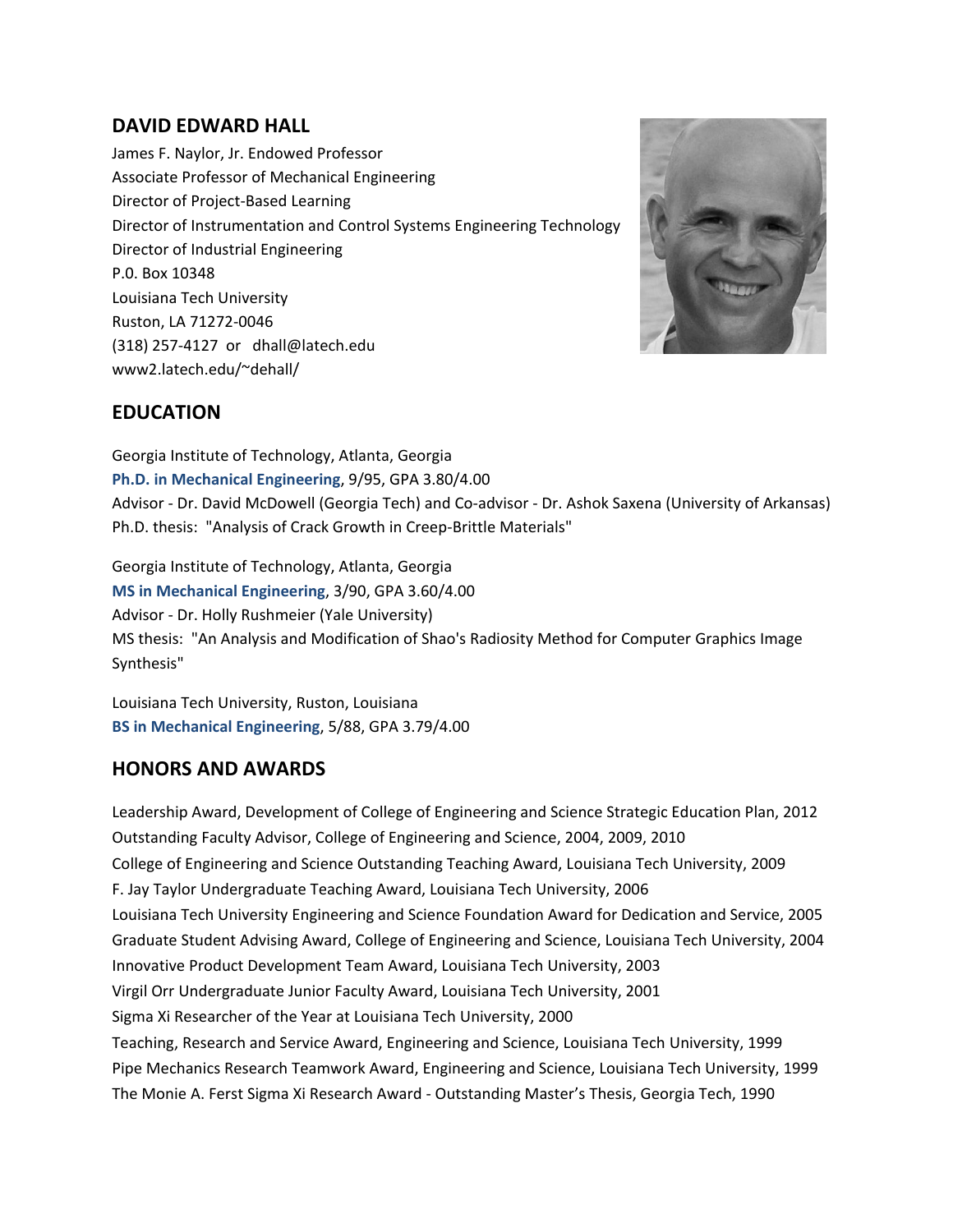### **UNIVERSITY EXPERIENCE**

#### **Louisiana Tech University, Ruston, Louisiana**

### **Director of Project Based Learning; Director of Industrial Engineering & Instrumentation and Control Systems Engineering Technology; 7/2017 – present**

Provide administrative oversight of all functions of three academic programs, including promoting research, scheduling courses, assisting with accreditation reporting, hiring faculty, improving facilities, and managing spending. Managing the expansion of project-focused learning experiences to upper level engineering courses.

## **Director of Civil and Mechanical Engineering & Construction Engineering Technology; 7/2015 - 6/2017; Interim Director 7/2013-6/2015**

Provide administrative oversight of all functions of three academic programs, including promoting research, scheduling courses, assisting with accreditation reporting, hiring faculty, improving facilities, and managing spending.

#### **Living with the Lab Leader, 1/2012 - Present**

Louisiana Tech's first-year engineering experience provides relevant, project-focused education for over 500 students each year. Our six semester-hour, three-course sequence, called "Living with the Lab," boosts experiential learning through student ownership of inexpensive laboratory equipment. I manage the laboratories, supervise student workers, handle curriculum assessment, order supplies, design and implement projects, develop course materials, and maintain the website for the curriculum: www.livingwiththelab.com. Two other universities are implementing their own versions of Living with the Lab, and I interact with those universities.

#### **Program Chair, 9/2006 – 11/2012**

Oversaw academic issues for the Mechanical Engineering Program, including student petitions, course scheduling, assessment, and curriculum revisions.

#### **Assistant Professor, 8/95 – 8/01 and Associate Professor 9/01 – Present**

Courses Taught:

| ENGR 120 - Engineering Problem Solving I            | MEEN 215 - Engineering Material Laboratory         |
|-----------------------------------------------------|----------------------------------------------------|
| ENGR 121 - Engineering Problem Solving II           | <b>MEEN 321 - Manufacturing Processes</b>          |
| <b>ENGR 122 - Engineering Problem Solving III</b>   | MEEN 350 and 351 - Computer-Aided Modeling         |
| <b>ENGR 220 - Statics and Strength of Materials</b> | MEEN 361 - Advanced Mechanics of Materials         |
| EM 203 - Dynamics                                   | MEEN 371 - Dynamic Systems                         |
| <b>EM 311 - Mechanics of Materials</b>              | <b>MEEN 382 - Basic Measurements</b>               |
| MEMT 201 - Engineering Materials                    | <b>MEEN 469 - Prevention of Mechanical Failure</b> |
| MEMT 508 - Finite Element Analysis                  | MEEN 486 - Mechanical Engineering Laboratory       |
| MEMT 563 - Theory of Elasticity                     | MEEN 497 - Finite Element Analysis for Engineers   |
| MEMT 577 - Advanced Strength of Materials           | UNIV 100 - Orientation and Study Skills            |
| MEEN 202 - Sophomore Seminar                        |                                                    |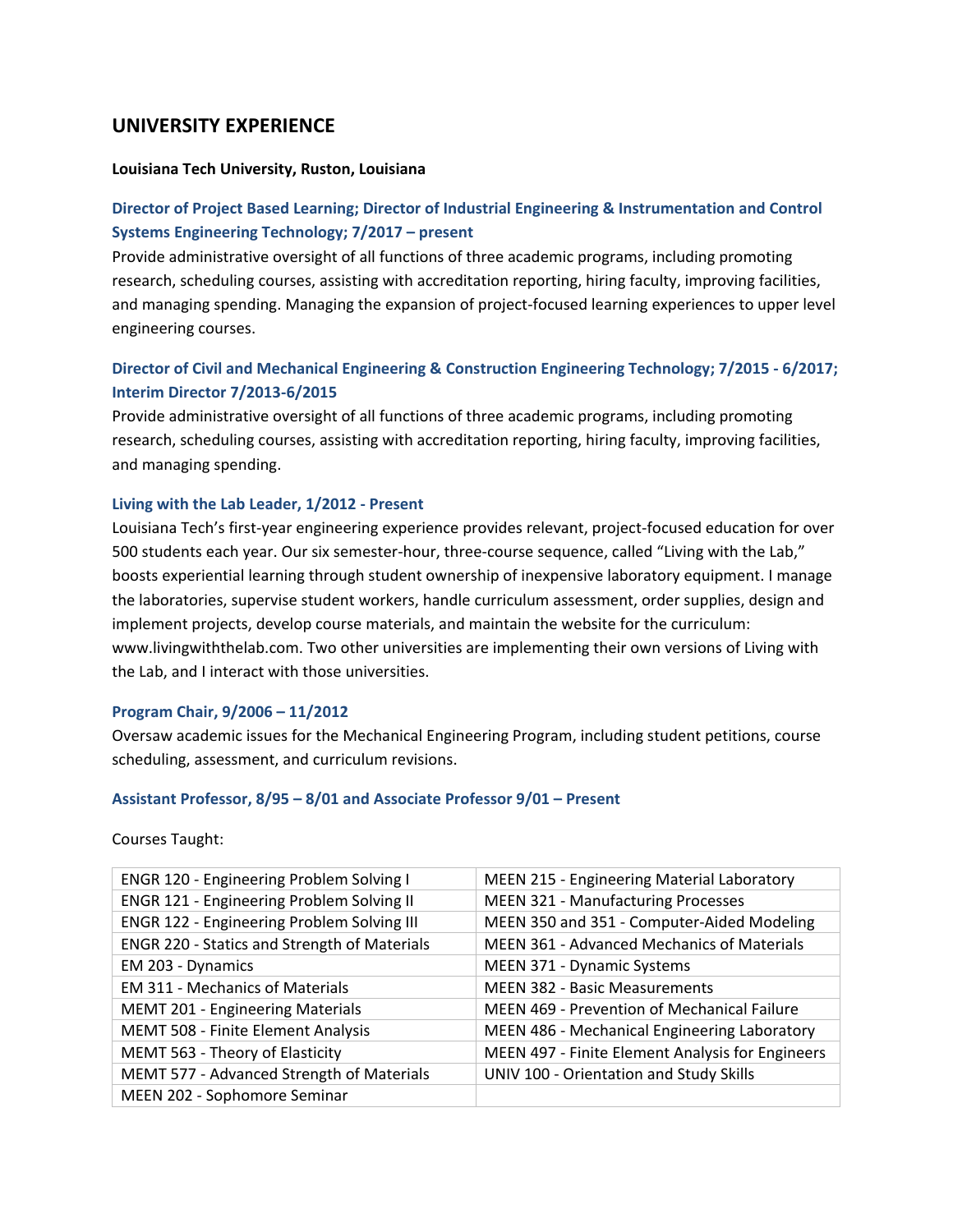#### **Georgia Institute of Technology, Atlanta, Georgia**

#### **Instructor, 9/94 - 12/94**

Responsible for a junior level course entitled "Mechanical Behavior of Materials" which emphasized the prediction of yielding, fracture, and fatigue in solids.

#### **Graduate Teaching Assistant, 9/92 - 12/93**

Assisted in teaching a senior level course entitled "Mechanical Systems Laboratory" where I was involved in the setup and maintenance of equipment, the design of projects, grading, and lecturing (four quarters). I also graded homework for a senior level course entitled "Manufacturing Engineering and Technology" (one quarter).

### **RESEARCH EXPERIENCE**

#### **Louisiana Tech University, Ruston, Louisiana**

#### **Assistant Professor, 8/95 - 8/01 and Associate Professor 9/01 - Present**

Co-Principal Investigator for the National Science Foundation grant entitled "Sophomore Fast-Forward: A Summer Bridge Program to Support Retention in Engineering," 07/16-06/21, \$999,234.

Co-Principal Investigator for the Trinity Products grant entitled "Experimental Evaluation of Pipe Locking Mechanism Manufactured by Trinity Products," 10/2016-8/2017, \$15,250.

Co-Principal Investigator for the Southern Plains Transportation Center grant entitled "Technology-Rich Transportation Engineering Projects in Education," 06/14 – 06/16, \$131,627.

Co-Principal Investigator for the National Science Foundation grant entitled "STEM-Discovery," 02/14 – 01/19, \$708,415.

Co-Principal Investigator for the Charles Machine Works grant entitled "Development of Crossbore Detector Sensor for HDD Applications," 01/13 – 10/13, \$85,024.

Principal Investigator for the National Academy of Engineering grant entitled "EFAACL - LA Tech Engineering Faculty as Academic Change Leaders," 10/09 - 12/09, \$2,500.

Co-Principal Investigator for the Louisiana Board of Regents Support Fund project entitled "Enhancement of Undergraduate Materials Testing," 6/09 - 5/10, \$63,776.

Co-Principal Investigator to the NASA project entitled "NASA-Threads," 5/09 - 4/11, \$1,482,592.

Co-Principal Investigator for the Louisiana Oil Spill Prevention R&D Program project entitled " Electrochemical Oil Spill Prevention," 5/07 - 12/09, \$37,000.

Co-Principal Investigator for the Insituform Technologies project entitled "CFD of Flow Impact of Service Taps," 3/07 - 6/07, \$8,291.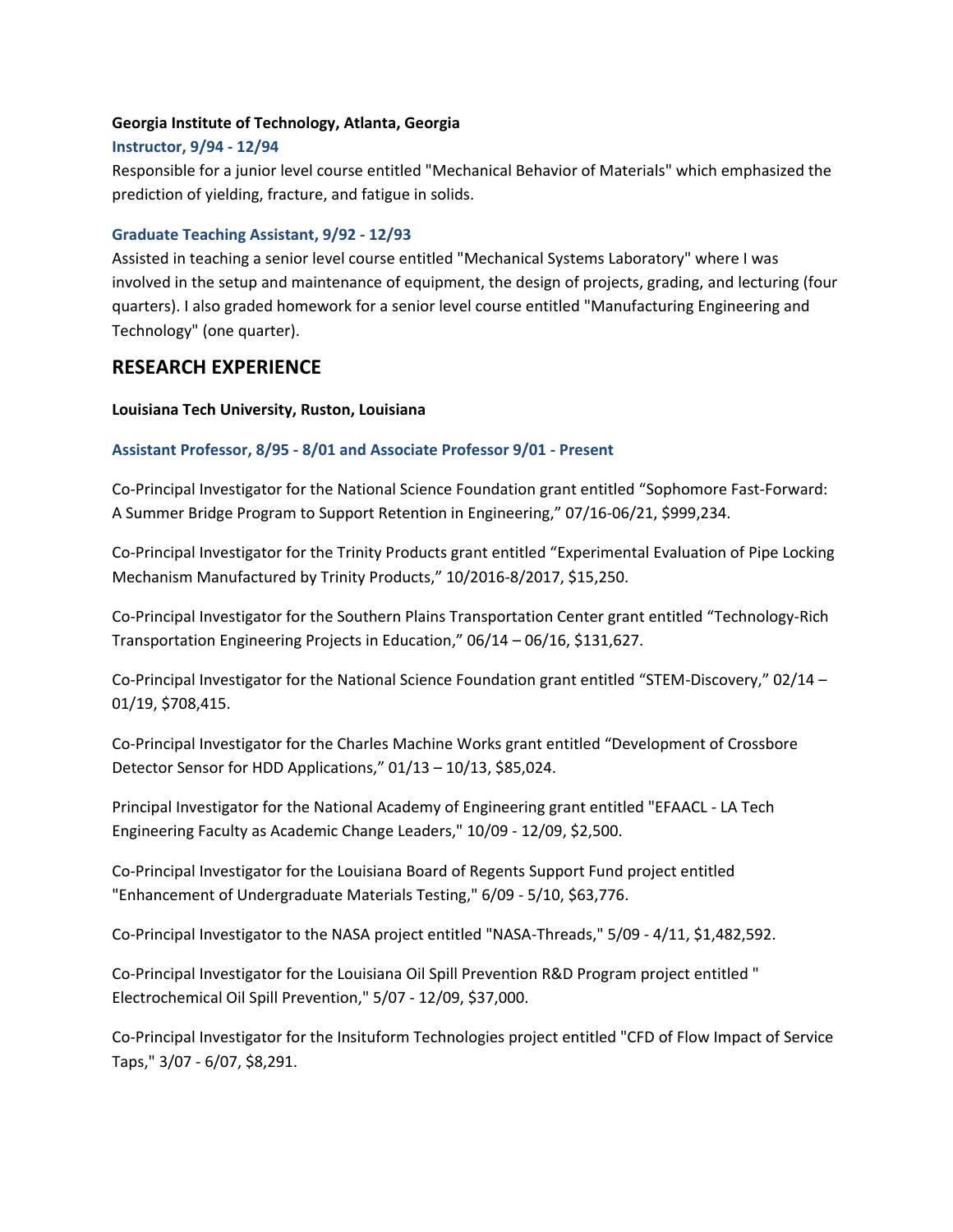Principal Investigator for the National Science Foundation project entitled "Living WITH the Lab," 8/06 - 7/09, \$497,917.

Co-Principal Investigator for the Gas Technology Institute project entitled "Enhancing Trenchless Service Installations through Keyholes: Phase III," 9/06 - 6/07, \$44,820.

Principal Investigator for a Plastics Pipe Institute project entitled "Evaluation of a Commercial Laser Profiling System for Post-Installation Measurement of Storm Sewer and Drainage Pipe," 8/06 - 12/06, \$15,917.

Co-Principal Investigator for the Gas Technology Institute project entitled "Enhancing Trenchless Service Installations through Keyholes: Technology Review, Screening and Preliminary Evaluation of Technologies and Techniques," 8/04 - 8/05, \$59,359.

Co-Principal Investigator for the Louisiana Board of Regents Support Fund project entitled "Trenchless Technology Education and Research Laboratory," 7/04 - 6/05, \$91,724.

Co-Principal Investigator for the American Water Works Association Research Foundation project entitled "Use of Robot for Remaking Connections after Pipe Rehabilitation Bench Testing Program," 8/04 - 5/05, \$43,874.

Principal Investigator for the Insituform Technologies project entitled "Observation of Annular Space Flow Testing," 5/04 - 7/04, \$15,363.

Co-Principal Investigator for the Louisiana Board of Regents Support Fund project entitled "Enhancing Manufacturing Education with Hands-on Rapid Prototyping Technologies," 7/03 - 6/04, \$54,250.

Principal Investigator for the Gas Technology Institute project entitled "Fabrication and Testing of Pipe Liners for the Gas Industry," 8/02 - 7/03, \$51,992.

Principal Investigator for the Center of Entrepreneurship and Information Technology project entitled "3D Laser Measurement and Digital Image Mapping for Pipeline Inspection," 11/02 - 6/03, \$34,500.

Co-Principal Investigator for the Center of Entrepreneurship and Information Technology project entitled "Creative Problem Solving Experience in the Freshman Engineering Curriculum," 11/02 - 6/03, \$13,500.

Principal Investigator for the Gas Technology Institute project entitled "Fabrication and Testing of Pipe Linings for the Gas Industry," 8/02 - 7/03, \$51,992.

Principal Investigator for the National Science Foundation project entitled "Modeling and Accelerated Testing of Cured-In-Place Plastic Sewer Rehabilitation Liners," 9/98 - 9/2001, \$273,724.

Principal Investigator for the Louisiana Education Quality Support Fund project for Fellows of Excellence in Engineering Education entitled "Development of a First Course in Engineering Mechanics," 6/98 - 5/2000, \$23,068.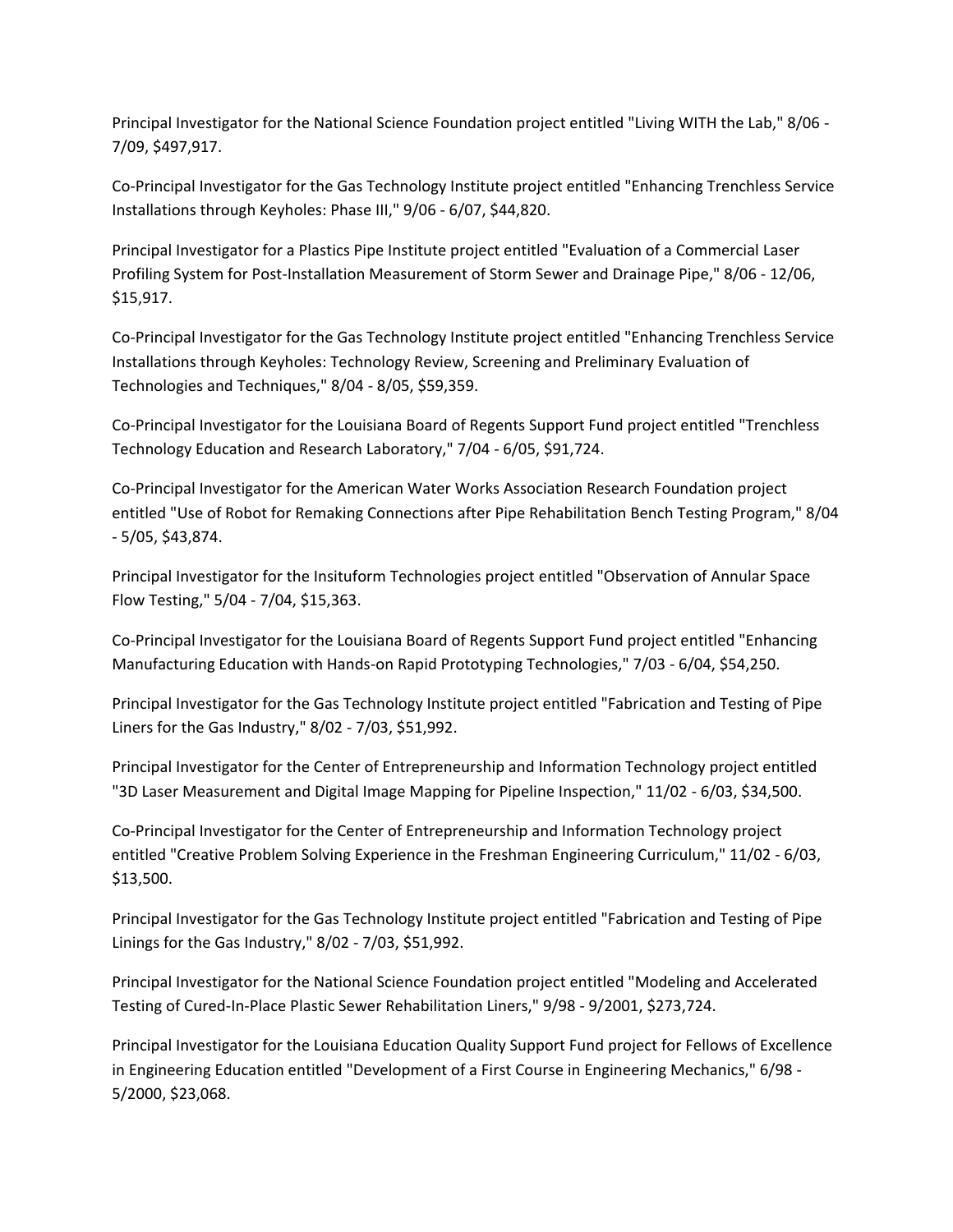Principal Investigator for a project sponsored by Advanced Polymer Technologies in Monroe, Louisiana entitled "Mechanical Testing of Polymers," 5/98 - 4/2000, \$1,633. Principal Investigator for a project sponsored by Chemtech in Monroe, Louisiana entitled "Development of a System for Bonding Rubber Gaskets to Headlamp Assemblies," 9/97 - 11/97, \$5,802.

Principal Investigator for a project sponsored by Lively, Robert, and Associates in Monroe, Louisiana entitled "Strain Measurement for Particle Board Prepress," 7/97 - 8/97, \$4,326.

Other Investigator for a Department of Defense URISP project entitled "The Development of a Center for Advanced Mold/Mask Processes and Applications for the Miniaturization Technologies," 6/96 - 6/2001, \$1,994,500.

Co-Principal Investigator for a project sponsored by the Instructional Innovation Committee at Louisiana Tech University entitled "Creation of Internet-Based Course Materials," Summer 1997, \$1,100. Assumed the role of Principal Investigator for the Louisiana Education Quality Support Fund project entitled "Enhancement of the Material Testing Lab for Determining the Mechanical Properties of Plastics," 6/97 - 12/98, \$166,828.

Assumed the role of Principal Investigator for the Louisiana Education Quality Support Fund project entitled "Development of an Analytical Procedure for the Design of Cured-In-Place Plastic Pipe Liners," 6/95 - 6/2000, \$134,000.

Assumed the role of Principal Investigator for a project sponsored by Insituform Technologies entitled "Development of a Liner Deformation Measuring System," expires 12/98, \$13,247.

Assumed the role of Principal Investigator for a project sponsored by Insituform Technologies entitled "Experimental Program for Evaluating Insituform CIPP Pipe Liners Installed in Host Pipes with Initial Imprefections," expires 12/98, \$19,357.

Assumed the role of Principal Investigator for a project sponsored by Insituform Technologies entitled "Replacement and Retesting of CIPP Pipe Liners," 5/97 - 6/2000, \$58,870.

#### **Georgia Institute of Technology, Atlanta, Georgia**

#### **Graduate Research Assistant, 9/91 - 8/95**

Performed analytical and computational research in the area of time-dependent fracture mechanics including: (1) development and implementation of a finite element nodal-release algorithm to model crack extension in creep-brittle materials, (2) development of an interactive finite element postprocessor to simulate the evolution of field quantities during crack extension, and (3) investigation of the influence of creep deformation (in the wake and near the tip of a growing crack) on the load-line deflection of a cracked body.

Performed a three-dimensional finite element analysis of an underwater vessel to address concerns of fatigue failure at drilled holes. Work funded by the U.S. Navy Project PRACTICAL (one quarter).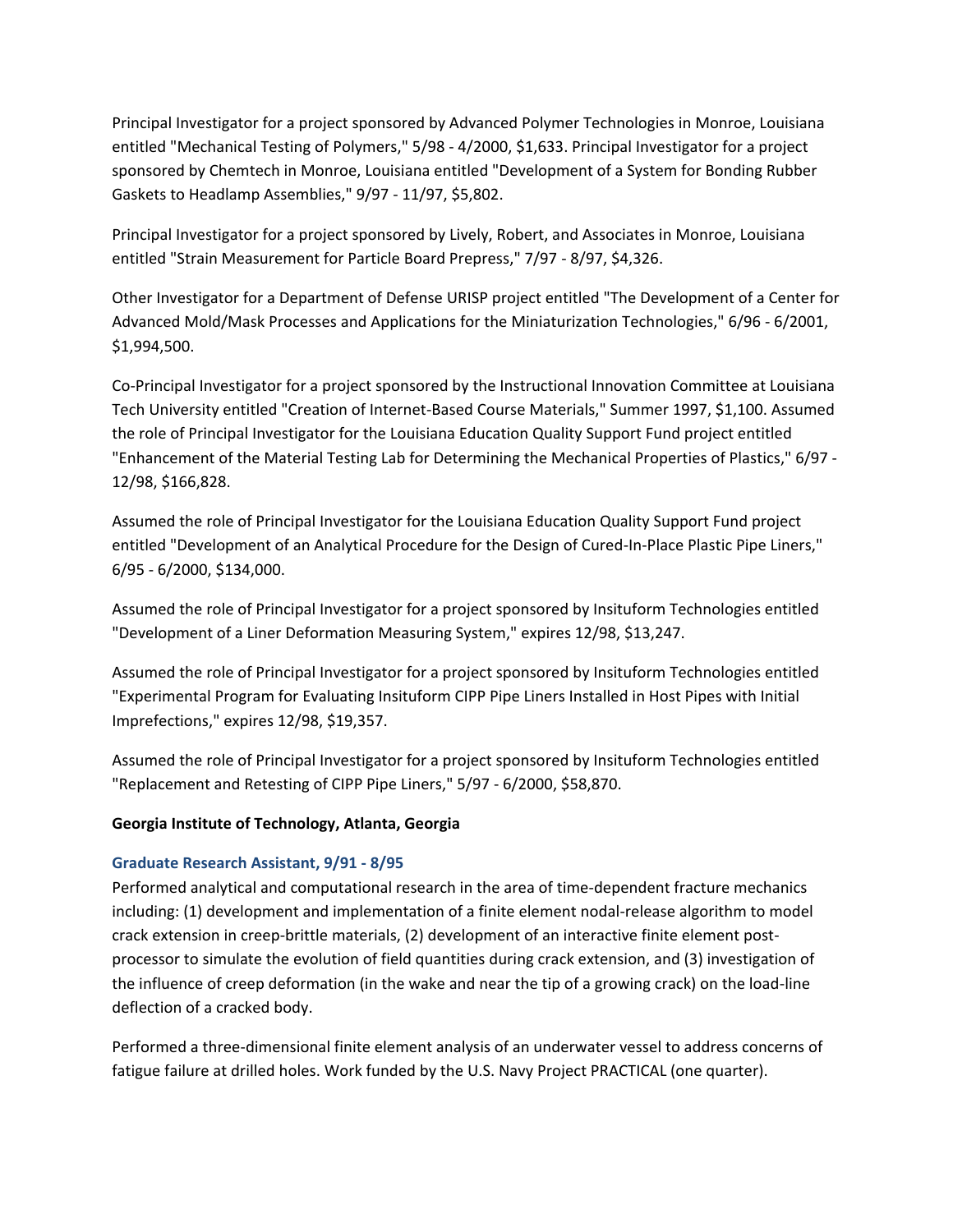#### **Graduate Research Assistant, 9/88 - 3/90**

Performed research in radiation heat transfer and computer graphics in the area of realistic image synthesis including: (1) formulation and implementation of several radiosity algorithms produce realistic images, and (2) investigation of numerical techniques to model the reflection of visible light from non-Lambertian surfaces in complex three-dimensional environments.

### **INDUSTRIAL EXPERIENCE**

#### **International Paper - Process Technology Group, Mobile, Alabama**

#### **Process Engineer, 6/90 - 9/91**

Provided consulting services for the pulp and paper industry in the area of finishing and converting. Responsible for the preparation of feasibility studies for proposed manufacturing changes and evaluation of existing manufacturing operations to improve profitability.

#### **Louisiana Tech Energy Analysis and Diagnostic Center, Ruston, Louisiana**

#### **Coordinator 6/87 - 8/88**

Conducted energy audits and prepared energy conservation reports for local industries.

## **AREAS OF INTEREST**

#### **Engineering Education**

Coupling fundamental topics with applications using student-owned hardware and software platforms.

- integrating robotics and other technology-based applications in high school STEM curricula
- integrating robotics, measurement and control in first-year engineering courses
- implementing teamwork, service requirements, professionalism, and global issues in first-year engineering courses
- using a student-owned measurement platform in a junior-level "basic measurements" course
- integrating SolidWorks simulation capabilities in a junior-level "advanced mechanics of materials" course

Experimental, computational and analytical modeling of cured-in-place plastic (CIPP) liners used for pipeline rehabilitation, with particular emphasis on improving methods to predict creep-induced buckling of these liners due to external groundwater pressure.

Analytical and numerical investigation of the driving forces for high-temperature fracture in creep-brittle materials.

Visualization methods for engineering, including generation of realistic computer graphics images based on the principles of radiation heat transfer and implementation of procedures to graphically examine the evolution of field quantities (e.g., stress or temperature) as a process occurs. Visual inspection and assessment of underground utilities.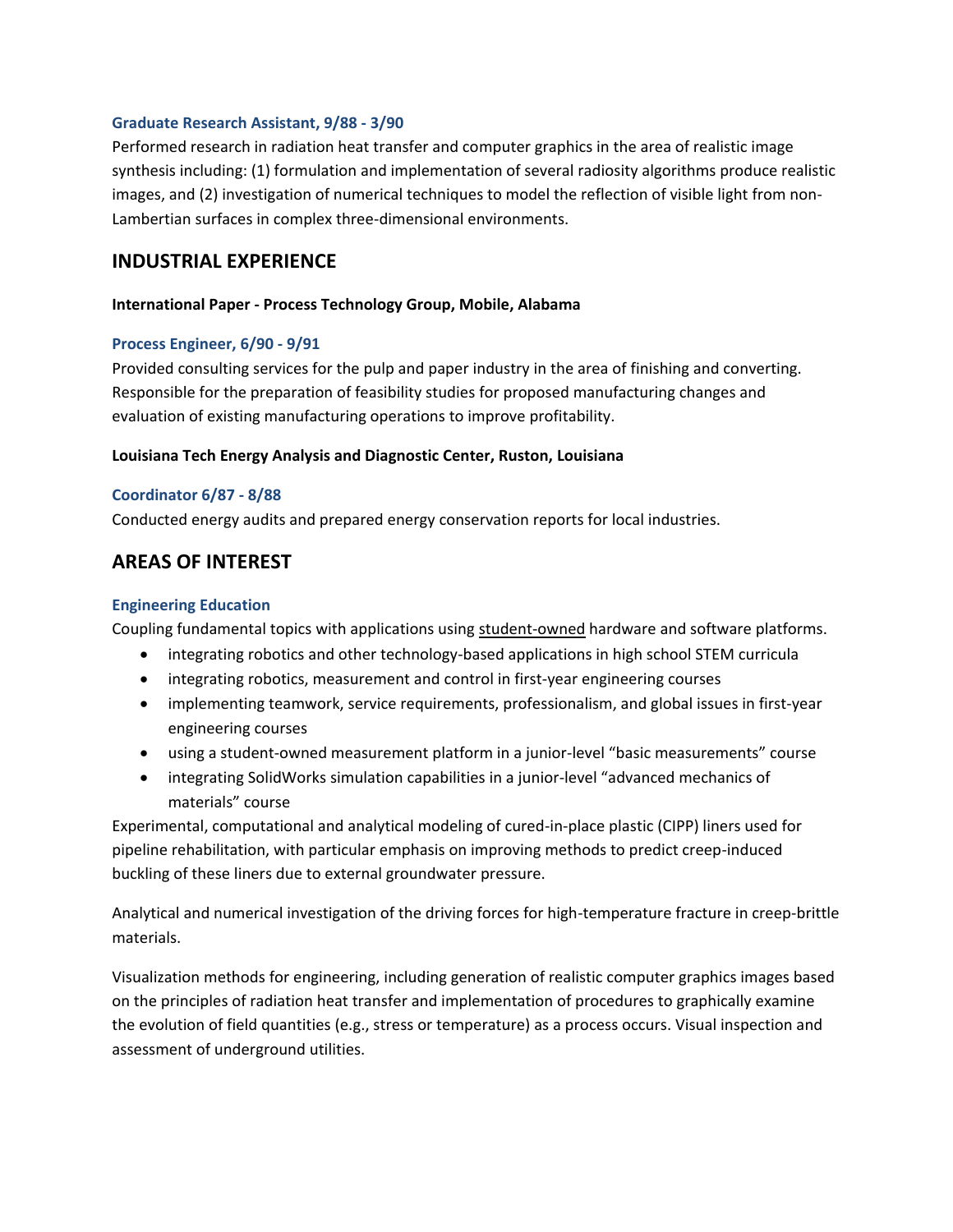## **PUBLICATIONS**

Campos, U.A. and Hall, D.E., " Simplified Lamé's Equations to Determine Contact Pressure and Hoop Stress in Thin-walled Press-fits," Thin Walled Structures, 138 (2019) 199-207.

Evans, K., Apter-Desselles, M., Hall, D. and Orr, M., "S-STEM Summer Scholarship for a Sophomore Bridge: Year 1 in Review," NSF Grantee's Poster Session, 2018 ASEE Annual Conference & Exposition, Salt Lake City, UT, June 2018.

Campos, U., Hall, D., Matthews, S., Morgan, C., Alam, S. and Baghi, H., "Overview of the Geometric Parameters of a Press-Fit Interlocking Mechanism: Experimental and FEA Analysis of Steel Pipe Joint," American Society of Civil Engineers Pipelines 2018 Conference, Toronto, Canada, July 2018.

Campos, U., Hall, D., Alam, S., Matthews, J. and Morgan, C., "Evaluation of Interlocking Joint Technology Used on Auger Boring Pipe Casings," Evaluation of Interlocking Joint Technology Used on Auger Boring Pipe Casings," North American Society for Trenchless Technology, No-Dig Conference & Exposition, Palm Springs, California, March 2018.

Menkulasi, F., Baghi, H., Hall, D., Farzana, N., "Rehabiliation of Deteriorated Timber Piles using Fiber Reinforced Polymer Composites", 39th IABSE Symposium – Engineering the Future, September 21-23 2017, Vancouver, Canada.

Rucks, M., Orr, M. and Hall, D., "Social Consciousness in Engineering Students: An Analysis of Freshmen Design Project Abstracts," ASEE 123rd Annual Conference & Exposition in New Orleans, June 2016.

Hall, D. "Living with the Lab: Application-focused Education for Engineering and the Physical Sciences," The Future of Education, Edition 5, Florence, Italy, June 2015.

Swafford, C., Orr, M. Hall, D. "Building Confidence Through Hands-on Activities," ASEE GSW Conference, New Orleans in April 2014.

Crittenden, K., Hall, D., Tims, H., "2D Paper Trusses as a Mechanism for Teaching K12 Fundamental STEM Topics," Proceedings of the American Society for Engineering Education, Atlanta, GA, 2013.

Crittenden, K., Tims, H., Corbett, H., Hall, D., Swanbom, M., "Work in Progress - Work in Progress - Using a "Cigar Box" Guitar to Teach Waves and Sound in a High School Physics Program," Proceedings of the Frontiers in Education, Rapid City, South Dakota, 2011.

Tims, H., Corbett, K., Hall, D., Turner, G., Harbour, D., "Work in Progress - Application of the Boe-Bot in Teaching K12 Electricity Fundamentals," Proceedings of the Frontiers in Education, Rapid City, South Dakota, 2011.

Tims, H., Corbett, K., Turner, G., Hall, D., "Technology Enabled Projects for High School Physics," Proceedings of the American Society for Engineering Education, Vancouver, British Columbia, Canada, 2011.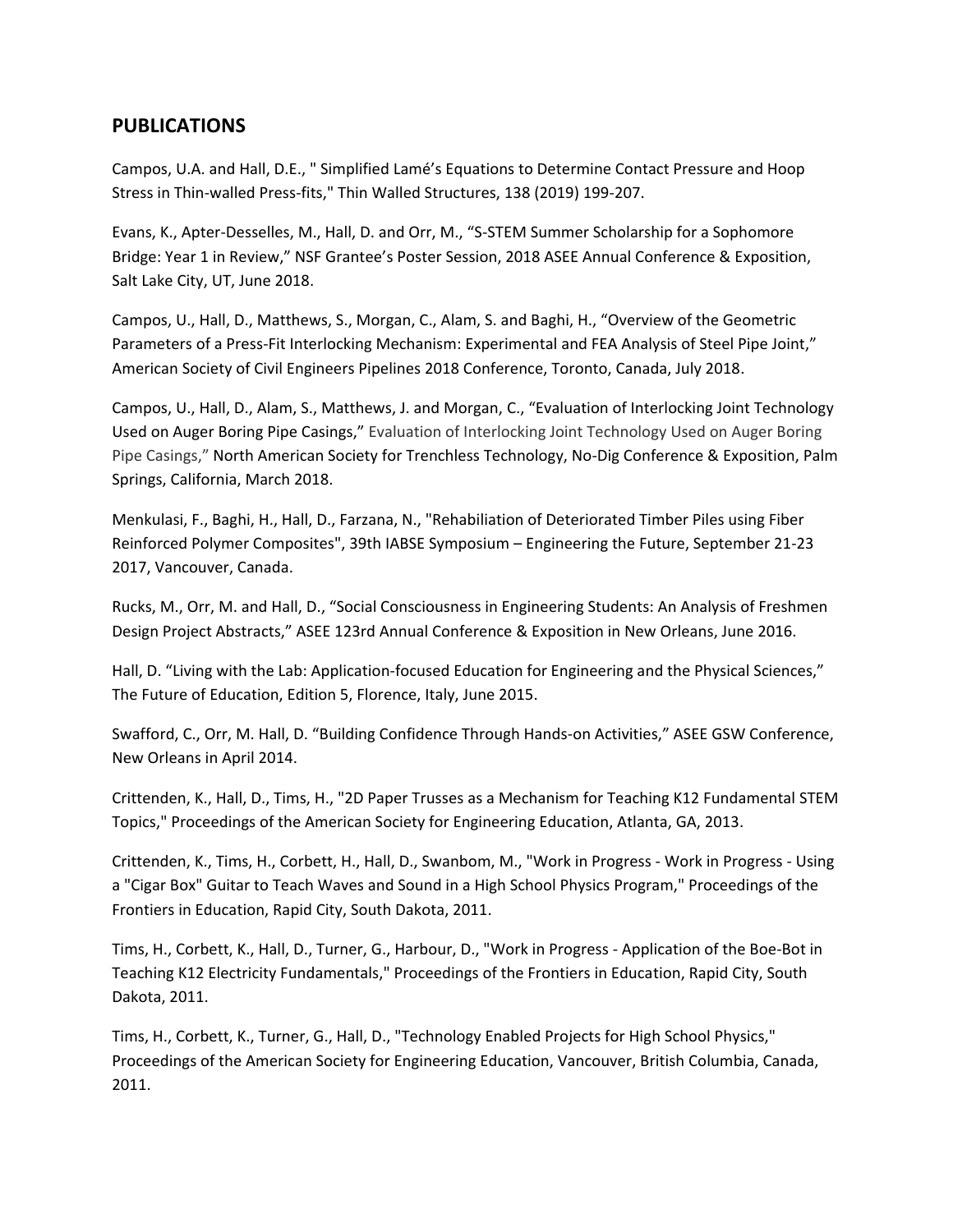Swanbom, M., Hall, D., Tims, H., "Oh, G! High School Students Discover Gravitational Acceleration Using Ubiquitous Technology," Proceedings of the American Society for Engineering Education, Vancouver, British Columbia, Canada, 2011.

Hall, D., Swanbom, M., Tims, H., "Work In Progress: 2D Paper Trusses as a Mechanism for Teaching K12 Fundamental STEM Topics," Proceedings of the Frontiers in Education, Arlington, Virginia, 2010.

Tims, H., Corbett, K., Turner, G., Hall, D., "Poster, NASA-Threads: a hands-on context based approach to a high school STEM course," Proceedings of the American Society of Engineering Education, Louisville, Kentucky, 2010.

Crittenden, K., Hall, D., Brackin, P., "Living with the Lab: Sustainable Lab Experiences for Freshman Engineering Students," American Society for Engineering Education Annual Conference and Exposition, *Best Paper Award, Division of Experimentation and Laboratory Oriented Studies*, 2010.

Easley, J., Hall, D., Beard, N., Fardsalehi, G., Wallace, N., Swanbom, M., "A Student-Run Help Desk to Facilitate a Robotics-Based Course Sequence," American Society for Engineering Education Annual Conference and Exposition, June 2010.

Corbett, K., Watson, M., Prather, C., Swanbom, M., Hall, D., "Mentoring and Training of Ph.D. Students in the STEM Academic Enterprise: Tips for Doctoral Students and the Overall Effects of Stem Students," American Society for Engineering Education Gulf-Southwest Annual Conference, McNeese State University, 2010.

Reed, A., Creekbaum, T., Elliott, M., Hall, D. E., Harbour, D., "Utilizing Robotics to Facilitate Project-Based Learning: A Student Perspective," Computers in Education Journal, XVIIII(1), 11 pages, 2009.

Hall, D. E., Barker, J. M., Nelson, J. D., "Living with the Lab: Update on the Second Year of Full Implementation for Over 400 First-Year Engineering Students," American Society for Engineering Education Annual Conference and Exposition, 2009.

Cronk, S., Hall, D. E., Nelson, J. D., Brackin, P. "Facilitating Lifelong Learning Skills through a First Year Engineering Curriculum," American Society for Engineering Education Annual Conference and Exposition, 2009.

Crittenden, K. B., Hall, D. E., Barker, J. M., Brackin, P., "First-Year Design Experience: Putting Together the Big Picture through Innovative Product Design," American Society for Engineering Education Annual Conference and Exposition, 2009.

Hall, D. E., Cronk, S. R., Brackin, P. D., Barker, J. M., Crittenden, K. B., "Living with the Lab: A Curriculum to Prepare Freshman Students to Meet the Attributes of The Engineer of 2020," INVITED PAPER, Republished from the 2008 American Society for Engineering Education Annual Conference and Exposition. EDGD 63rd Midyear Conference, 2009.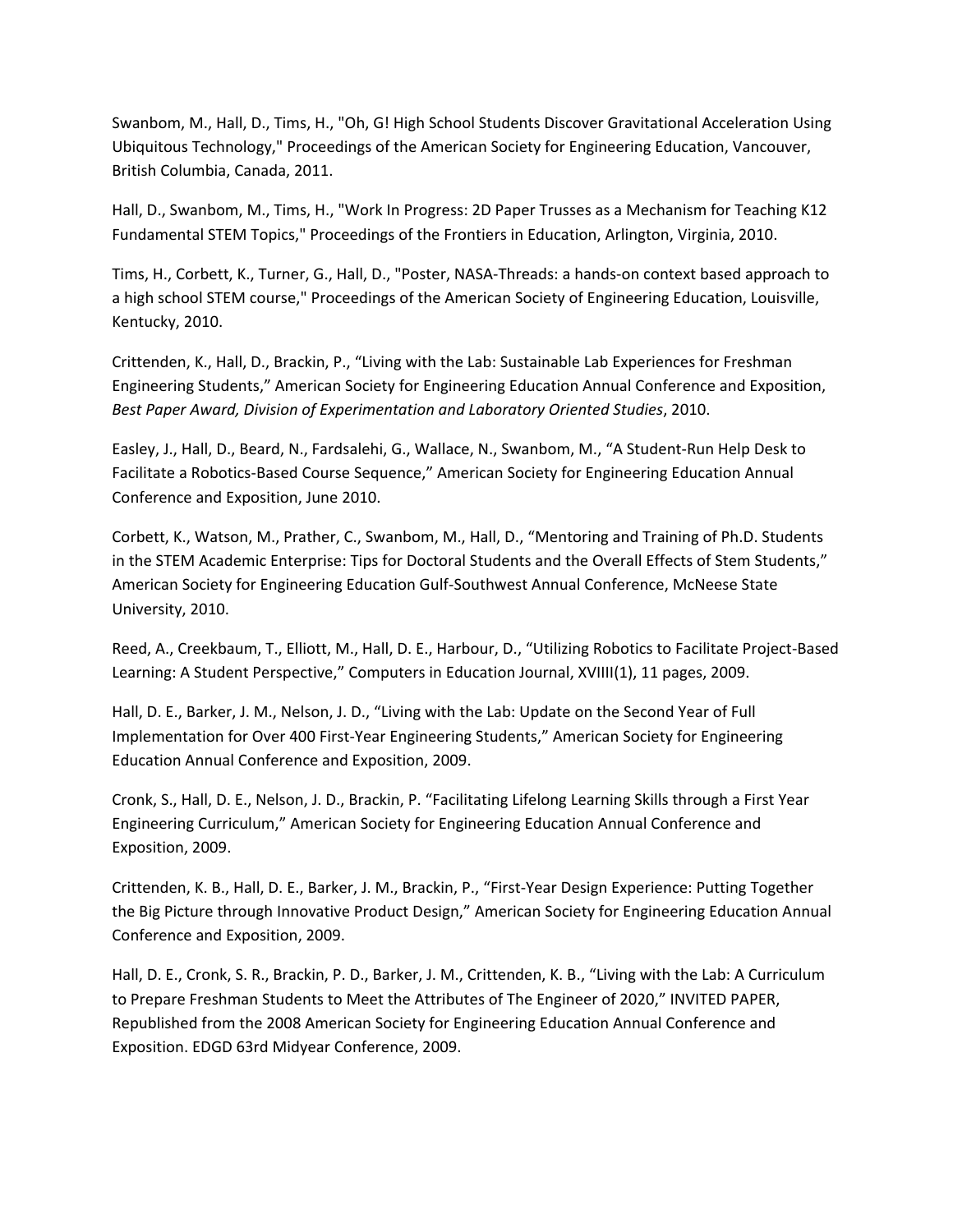Hall, D. E., Hegab, H. E., Nelson, J. D., "Living WITH the Lab – A Freshman Curriculum to Boost Hands-on Learning, Student Confidence and Innovation," Frontiers in Education Conference; Saratoga Springs, New York, 2008.

Hegab, H. E., Hall, D. E., "Microfabrication of a Temperature Sensor by Freshman Engineering Students," Frontiers in Education Conference; Saratoga Springs, New York, 2008.

Reed, A., Creekbaum, T. M., Matthew, E. D., Hall, D. E., Harbour, D., "Centrifugal Pump Design, Fabrication and Characterization: A Project-Driven Freshman Experience," American Society for Engineering Education Annual Conference and Exposition, 2008.

Hall, D. E., Cronk, S. R., Brackin, P. D., Barker, J. M., Crittenden, K. B. , "Living with the Lab: A Curriculum to Prepare Freshman Studets to Meet the Attributes of The Engineer of 2020," American Society for Engineering Education Annual Conference and Exposition, *Best Paper Award, 2nd Place, Freshman Program Division*, 2008.

Swanbom, M. E., Hall, D. E., Crittenden, K. B., "Utilizing Robotics to Facilitate Project-Based Learning: A Student Perspective," American Society for Engineering Education Annual Conference and Exposition, 2008.

Hall, D. E., Allouche, E. N., Swanbom, M. E., Puno, F. M., "Development of a "Smart" Impact Mole to Support Keyhole Construction," North American Society for Trenchless Technology: 2008 No-Dig Conference & Exposition, 2008.

Hegab, H. E., Hall, D. E., "Increasing Experiential Learning in Freshman Engineering through a Microfabrication Project," IMECE 2007.

Hall, D., Barker, M., "Living with the Lab – Boosting Experiential Learning and Creativity in 1st Year Engineering Students," Intelligent Automation and Soft Computing, 13 (1), 3-18, 2007.

Madhavaraman, S., Hall, D. E., Sterling, R. L., Tatini, L., Swanbom, M., Thompson, J. (2006). "Bench Testing of Ideas for Reconnection of Service Laterals after Water Main Rehabilitation," Proceedings of NO-DIG 2006, NASTT, Arlington VA, March 2006.

Zhao, W., Nassar, R. and Hall, D.E., "Design and Reliability of Pipeline Rehabilitation Liners," Trenchless Technology Research as part of Tunnelling and Underground Space Technology, 20 (2005) 203-212. Hall, D and Matthews, J., "Fluid Migration in the Annular Space of Rehabilitated Pipelines: A Comparison of Insituform's Inverted and ILS Products," Trenchless Technology Report, August 2004, 39 pages.

Barker, M. and Hall, D., "Teaching Innovative Product Development Skills to Freshmen Engineering Students," Proceedings of the 2004 American Society for Engineering Education Annual Conference and Exposition, Salt Lake City, June 2004, 10 pages.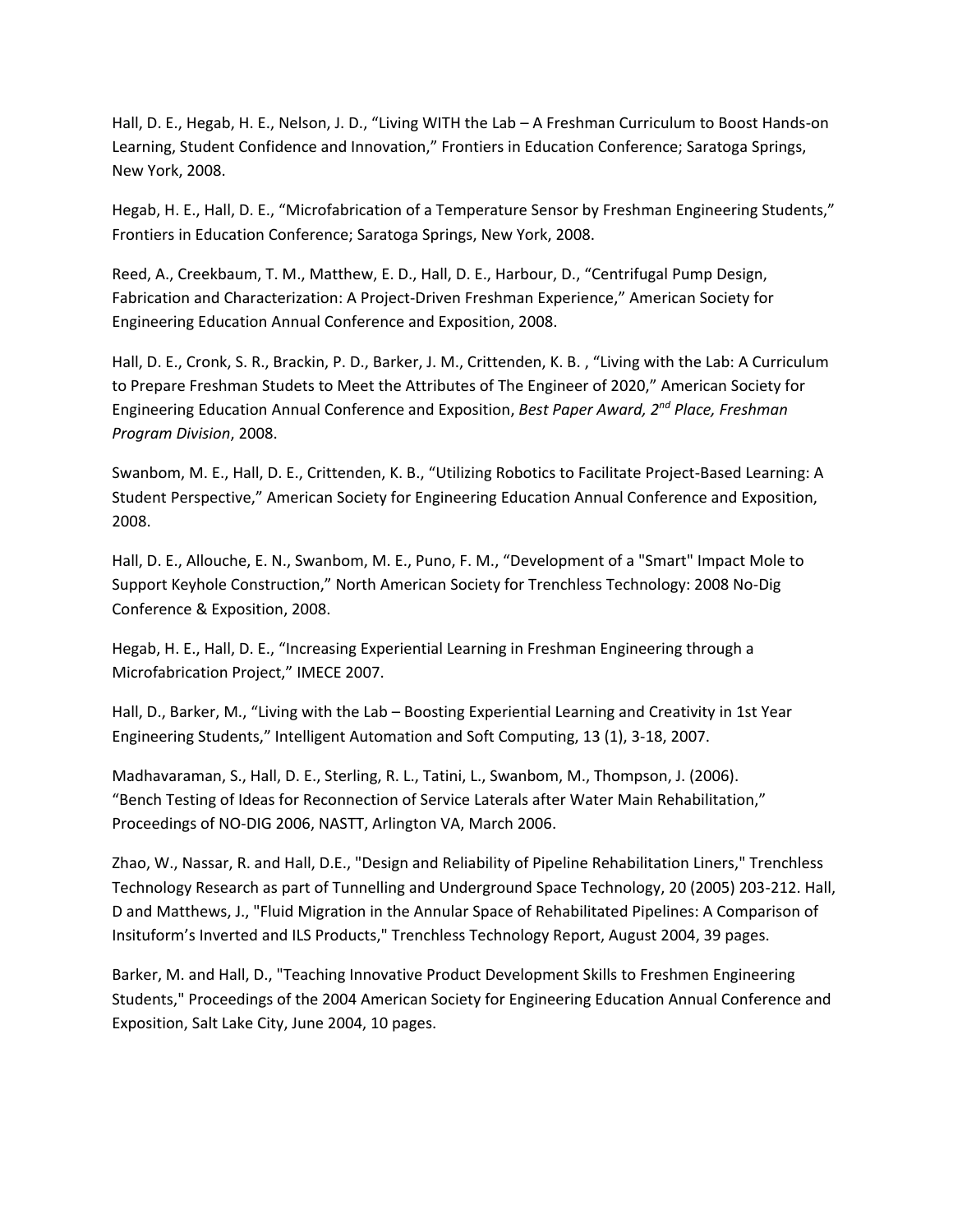Hegab, H., Hall, D., Pan, J., Swanbom, M. and Dettmer, A., "Three-Dimensional Wireframe Models of Pipelines Using a Computer Vision Inspection System," Proceedings NO-DIG 2004, NASTT, New Orleans, March 21-24, 2004, 8 pages.

Zhao, W. and Hall, D., "3D Modeling of Pipe Liners with Thickness Variations," Proceedings NO-DIG 2004, NASTT, New Orleans, March 21-24, 2004, 10 pages.

Jordan, W., Parameshwaraiah, V. and Hall, D., "Long-Term Material Characterization of a Cured-In-Place Pipe (CIPP) Material," Proceedings of the 10th International Conference on Composites/Nano Engineering, New Orleans, Louisiana, July 2003, pp. 285-286.

Hall, D and Crittenden, K., "Design, Fabrication and Testing of Wooden Trusses for Undergraduate Mechanics," Proceedings of the 2003 American Society for Engineering Education Annual Conference and Exposition, Nashville, Tennessee, June, 2003, 24 pages.

Zhao, W., Nassar, R. and Hall, D., "Incorporating Reliability into the Design of Pipeline Rehabilitation Liners," Proceedings of the International No-Dig 2003, Las Vegas, Nevada, April 2003.

Leangsuksun, C., Corley, M. and Hall, D., "Enabling Information Technologies for Innovative Product Design," Proceedings of the Conference for Information Technology Curriculum, Society for Information Technology Education, Rochester, New York, 2002.

Kapasi, S. and Hall, D., "Monitoring Deflections of Pipe Liners Under External Water Pressure During Liner Buckling Experiments," Proceedings of the North American NO-DIG 2002, NASTT, Montreal, Canada, April 28-30, 2002, 13 pages.

Zhu, M. and Hall, D.E., "Creep Induced Contact and Stress Evolution in Thin-Walled Pipe Liners," Thin Walled Structures, 39 (2001) 939-959.

Zhao, Q., Nassar, R. and Hall, D.E., "Numerical Simulation of Creep-Induced Buckling of Thin Walled Pipe Liners," Journal of Pressure Vessel Technology, Vol. 123, August 2001, pp. 373-380.

Hall, D., Hadala, P., and Roberts, F., "Laboratory Exercises for Statics and Mechanics of Materials on a Shoestring," Proceedings of the 2000 American Society for Engineering Education Annual Conference and Exposition, St. Louis, Missouri, June 2000, 24 pages.

Hall, D.E. and Zhu, M., "Recent Findings and Ongoing Liner Buckling Research at the Trenchless Technology Center," Proceedings of the North American No Dig 2000, April 2000, Anaheim, California, pp. 77-84.

Saxena, A., Hall, D.E. and McDowell, D.L., "Assessment of Deflection Rate Partitioning for Analyzing Creep Crack Growth Data," Engineering Fracture Mechanics, 62 1 (1999) 111–122.

Hall, D.E., and Jordan, W.M., "Fabrication and Testing of Micro-Embossed Polycarbonate Composites," Proceedings of the Fourth International Conference on Composites Engineering, Las Vegas, Nevada, July 1997.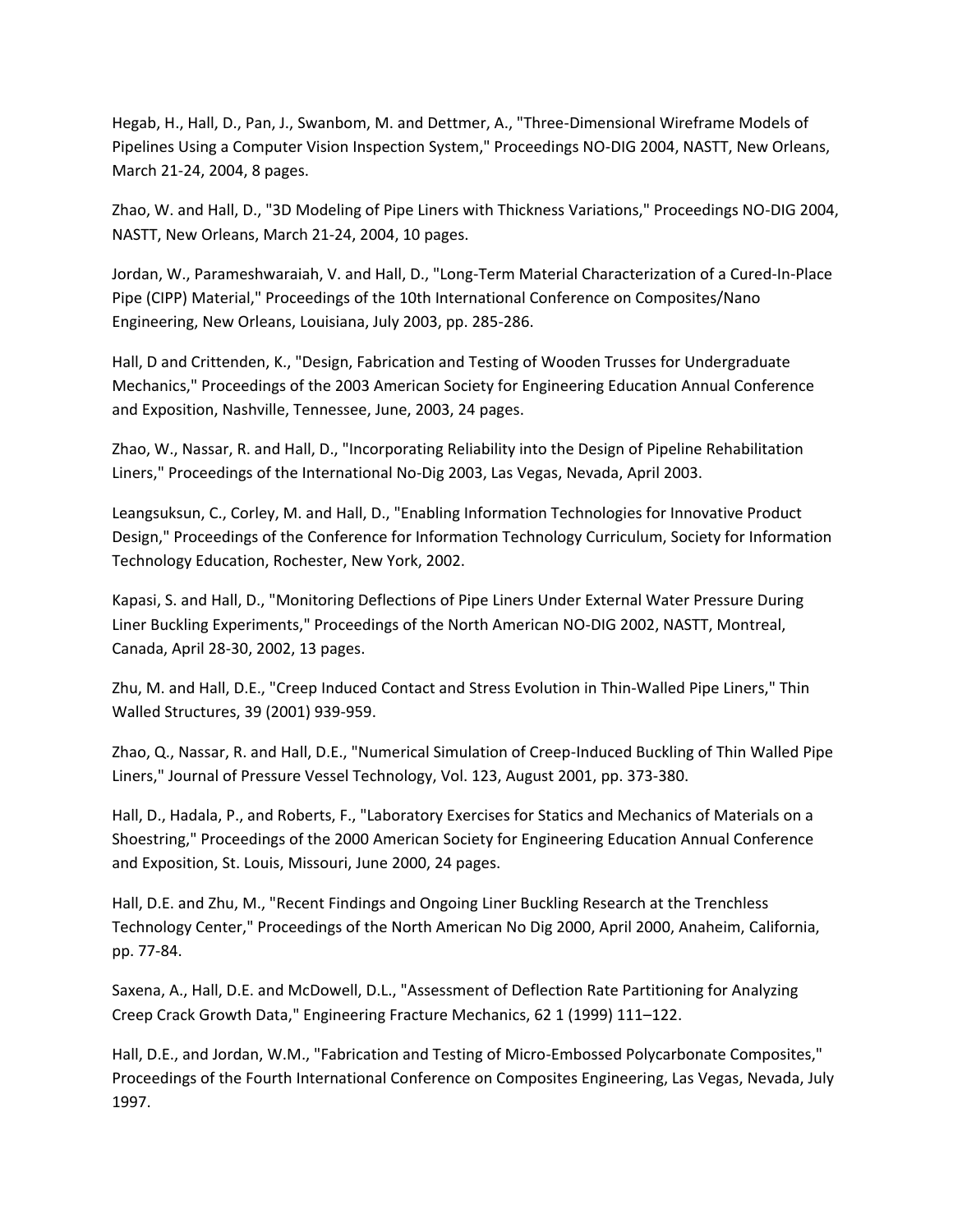Hall, D.E., McDowell, D.L. and Saxena, A., "Crack Tip Parameters for Creep-Brittle Crack Growth," Fatigue and Fracture of Engineering Materials and Structures, Vol 21, 1998, pp. 387-401.

Jordan, W.M. and Hall, D.E., "Development of Strong Lightweight Polymeric Plates using Micromachining," Proceedings of the Third International Conference on Composites Engineering, New Orleans, Louisiana, July 1996.

Hamilton, B.C., Hall, D.E., Saxena, A. and McDowell, D.L., "Creep Crack Growth Behavior of Aluminum Alloy 2519: Part I -- Experimental Analysis," ASTM STP 1297 - Elevated Temperature Effects on Fatigue and Fracture, 1997, pp. 3-18.

Hall, D.E., Hamilton, B.C., McDowell, D.L. and Saxena, A., "Creep Crack Growth Behavior of Aluminum Alloy 2519: Part II -- Numerical Analysis," ASTM STP 1297 - Elevated Temperature Effects on Fatigue and Fracture, 1997, pp. 19-36.

Hall, D.E., McDowell, D.L. and Saxena, A., "Some Aspects of Crack Growth in Creep Brittle Materials," International Symposium for Inelastic Deformation, Damage and Life Analysis, Honolulu, Hawaii, July 30- August 3, 1995.

Hall, D.E., McDowell, D.L. and Saxena, A., "Numerical Analysis of Crack Growth in Creep-Brittle Aluminum Alloy 8009," 1995 NSF Design, Manufacturing and Industrial Grantees Meeting, Institute for Mechanics and Materials, La Jolla, California, January 4-6, 1995.

Hall, D.E. and Rushmeier, H.E., "An Improved Explicit Radiosity Method for Calculating Non-Lambertian Reflections," The Visual Computer (International Journal of Computer Graphics), Vol. 9, No. 5, March 1993, pp. 278-288.

Rushmeier, H.E., Baum, D.R. and Hall, D.E., "Accelerating the Hemi-Cube Algorithm for Calculating Radiation Form Factors," ASME Journal of Heat Transfer, Vol. 113, No. 4, November 1991, pp. 1044- 1047.

Hall, D.E. and Lowther, J.D., "Application of an Expert System to Thermal Insulation Problems," Proceedings of the Third National Conference on Microcomputer Applications in Energy, Tucson, Arizona, November 1988, pp. 345-350.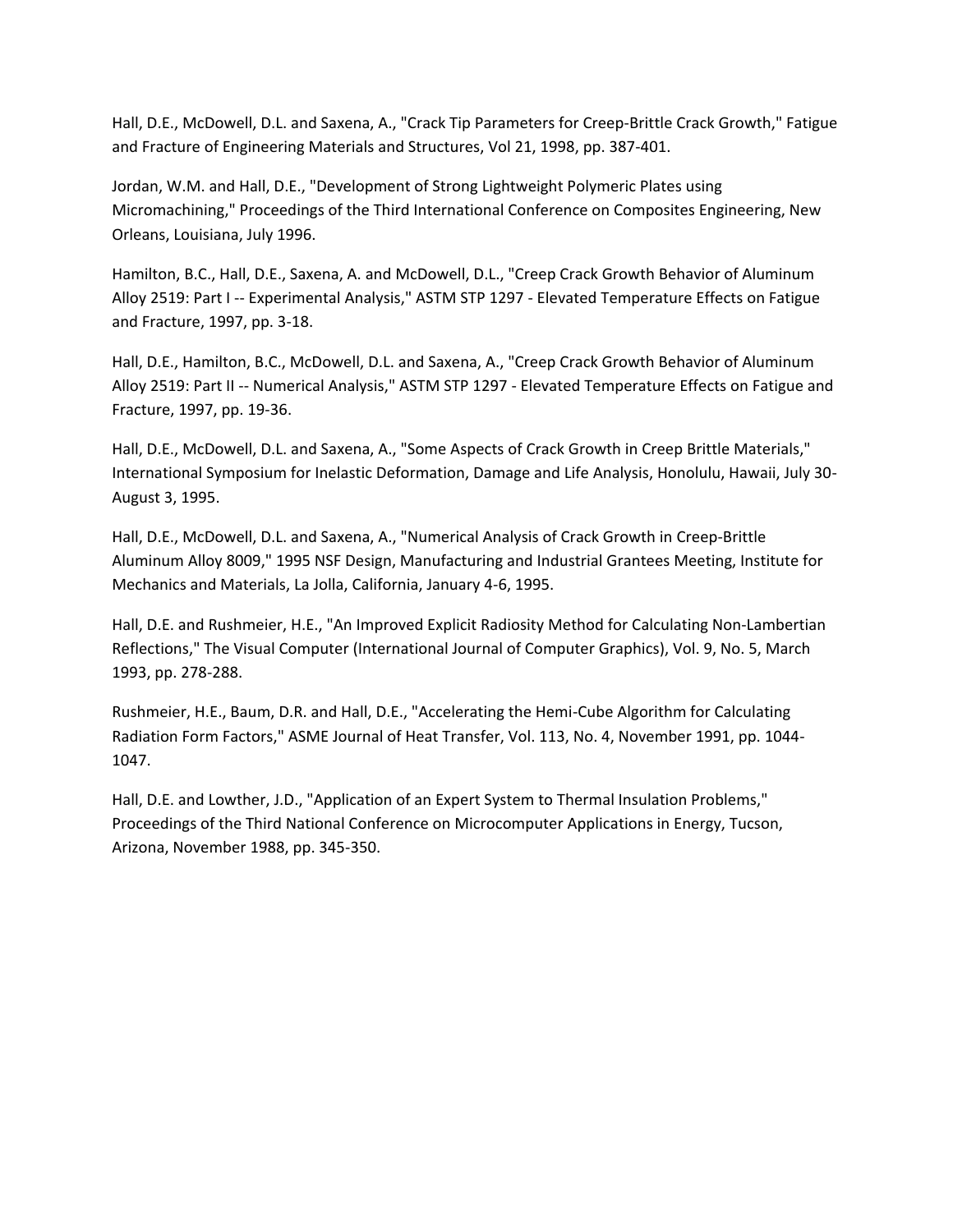# **GRADUATE STUDENTS**

Total Number of Students Supervised = 21

### **Graduated 8 Ph.D. students**

Urso Campos, Allie DeLeo, Qing Cai, Andy Dettmer (Pure Technologies), Wei Zhao (Ultraliner), Shanyun Wang, Kelly Crittenden (Louisiana Tech), Yang Gao, Meihuan Nancy Fulk (American Electric Power), Qiang Zhao (Mercer University)

### **Graduated 10 M.S. students**

Jian Zhao, Lamont Lackman (Frymaster), Rebeka Seemann, Avinash Aruon, Moreshwar Dhole, Annamalai Pugalumperumal, Chenthil Rajan, Sankaranarayanan Madhavaraman, Jayaprakash Salagundi, Dae Yi Jung

## **UNIVERSITY AND PROFESSIONAL SERVICE**

### **Living with the Lab Director**

About one third of my time at work is spent facilitating the first year engineering program at Louisiana Tech University which includes ENGR 120, 121 and 122. This service function impacts over 700 students each year and includes the following items:

- Creating most of the course content for ENGR 120, 121 and 122. Instead of using a textbook, all content is available for free download on [www.livingwiththelab.com.](http://www.livingwiththelab.com/) I am also the webmaster for this site.
- Ordering all parts and supplies for the first year experience. This involves purchasing approximately \$160,000 of supplies each year to facilitate projects.
- Overseeing the preparation of kits for student projects.
- Managing the two laboratories where the first year courses are taught.
- Calling weekly meetings of approximately 10 faculty members who teach the first year courses.
- Distributing sensors and other hardware to all first year engineering teams as they complete their smart product designs. An average of 4.8 parts is checked out to each design team, and approximately 100 teams are served each year. Teams that have difficulty implementing their projects often return for technical assistance.

### **Other University and Professional Service Activities**

- Student Technology Fee Board Faculty Representative, 2013 present
- Engineering and Science Foundation, Faculty Representative, 2009 2013
- Engineering and Science Association, Faculty Advisor, 2001 2014
- American Society for Engineering Education, Paper Reviewer, 2009 present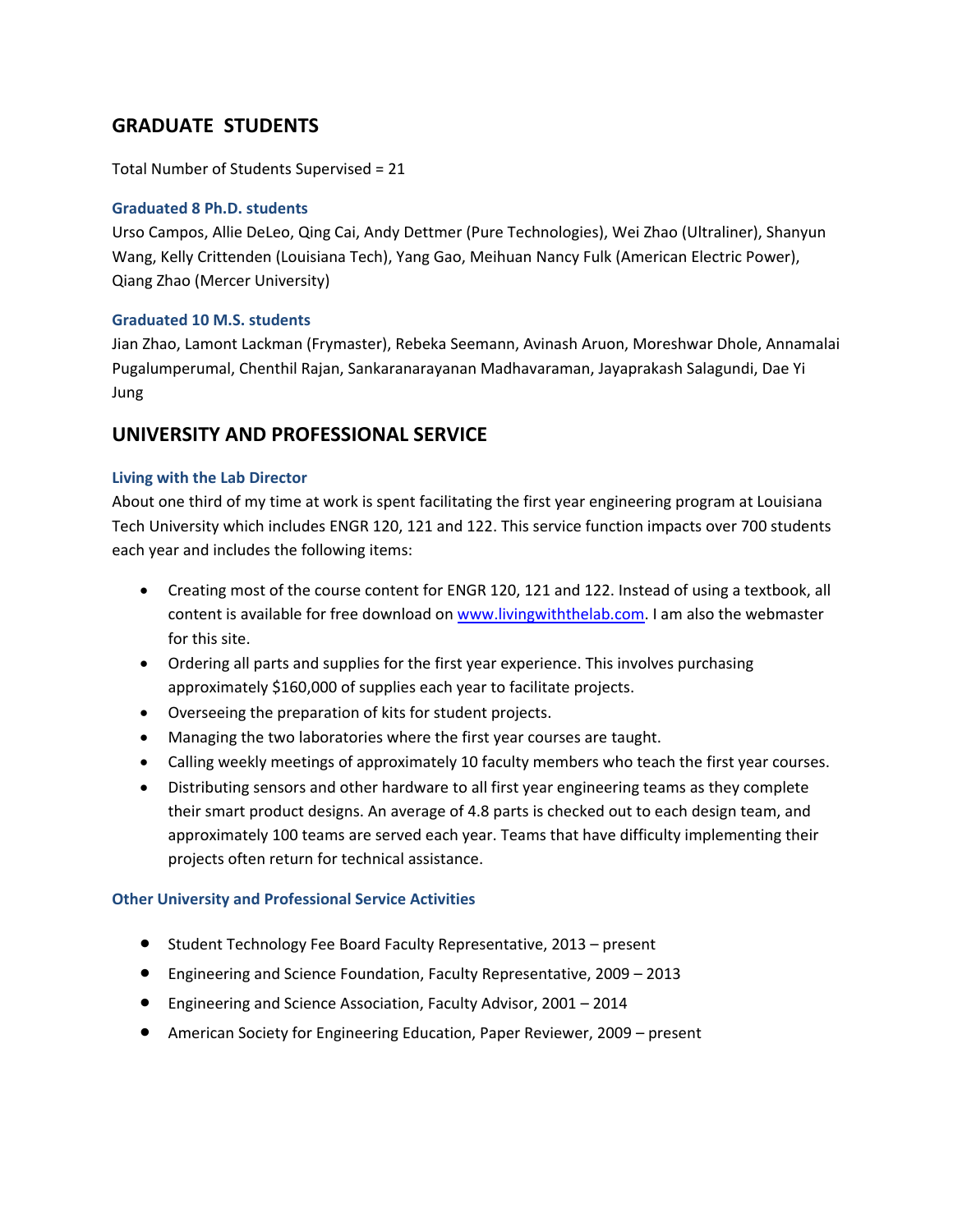## **COMMUNITY SERVICE**

I have led or assisted students in leading a number of community service projects in and around the City of Ruston. Most of the projects involve installing commercial playground equipment.



Installed Playground Equipment at Memorial Park with the Engineering and Science Association (2003)



Relocated Play System to Greenword Park with the Engineering and Science Association (2005)



Erected Play System at Lincoln Parish Park with LA Tech and Community Volunteers (2007)



Erected Play System at Lincoln Parish Park with LA Tech and Community Volunteers (2008)



Reworked Interior of Greenwood Recreation Center with the Engineering and Science Association (2004)



Erected Play System at Cypress Springs with the Engineering and Science Association (2007)



Erected Play System at Cook Park with the Engineering and Science Association (2008)



Erected Play System at Duncan Park with the Engineering and Science Association (2009)